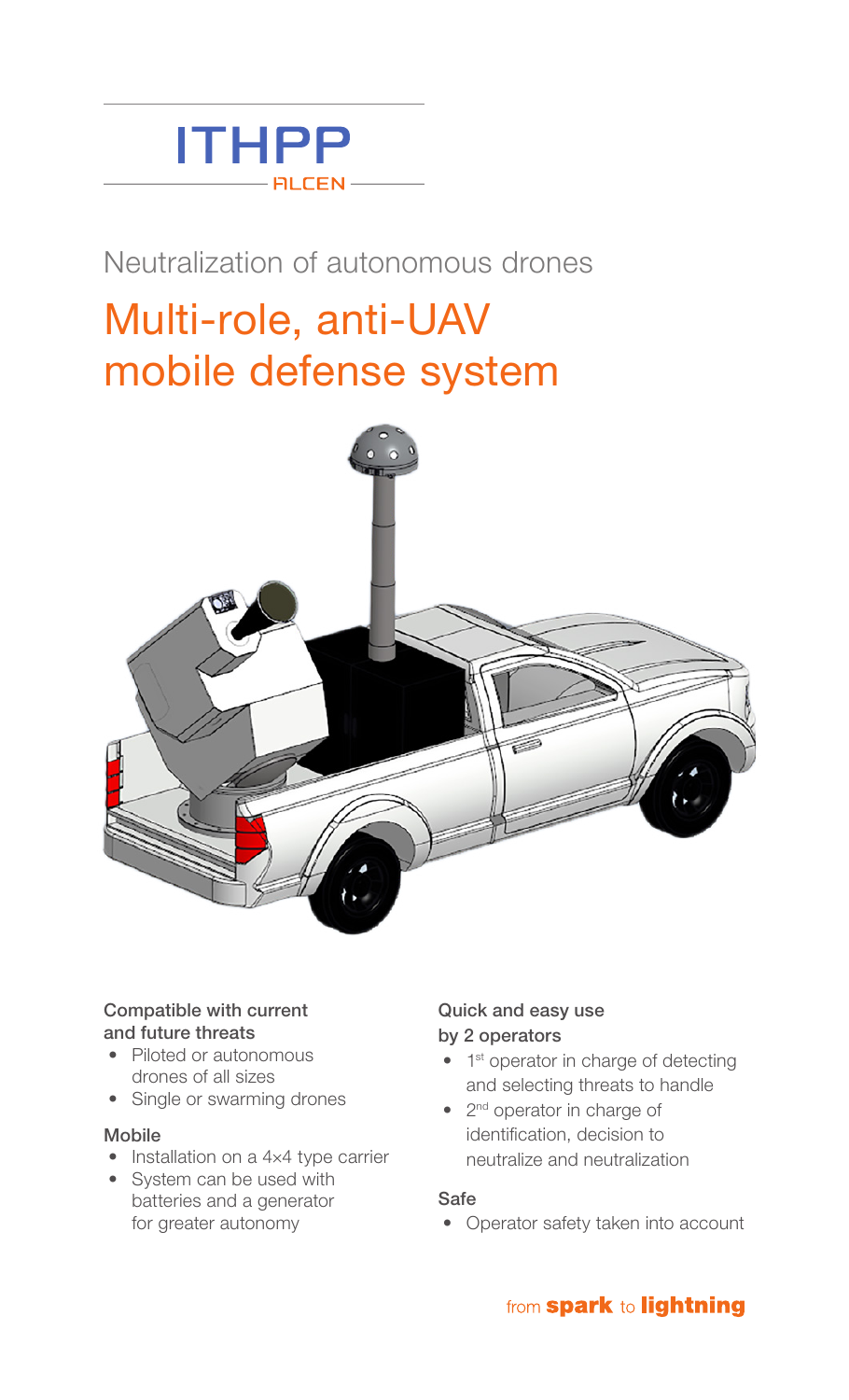# DETECT AND LOCATE DRONES

Optronics system – LHERITIER

#### Detect drones in real time

- 360° horizontal detection field
- 90° vertical detection field
- Operational range of about 1,000 m for a  $30 \times 30$  cm drone
- Multi-threat automatic detection and tracking
- Assessment of distance (less than 450 m and then less than 130 m)



- Locate and designate the target
- Send location data to the processing unit
- An innovative sensor
- Composed of 12 very high resolution cameras
- 
- Half-space coverage

# NEUTRALIZE DRONES

High power microwave system – ITHPP

## X-band microwave radiation

- Marx generator (in collaboration with the CEA)
- BWO oscillator (Backwards Wave Oscillator)
- Horn antenna

## Fires on user command

- Detection mode
- Tracking & firing mode

Effect of microwave radiation on electronics of drones

- Destruction up to about 130 m
- Neutralization
- up to about 450 m
- Disturbance up to 1,500 m



## IDENTIFY AND CLASSIFY DRONES in real time, day and night

Optronics system – LHERITIER

#### Identify drones in real time

- Operational range of about 800 m for a 30×30 cm drone
- Classify drones
- Inform user of the type of threat Innovative optronics device
- CAT-EYE camera for a field of identification of





Drone detection at 1,000 m

- 2.3 $\degree$  (horizontal)  $\times$  1.3 $\degree$  (vertical) • Active imaging to identify targets
- in degraded visual conditions • 16.5 $\degree$  (horizontal)  $\times$  9.3 $\degree$  (vertical)
- wide field camera for viewing effects of neutralization

Drone identification at 800 m

# DIAGRAM OF DEVICE WITHOUT FAIRING